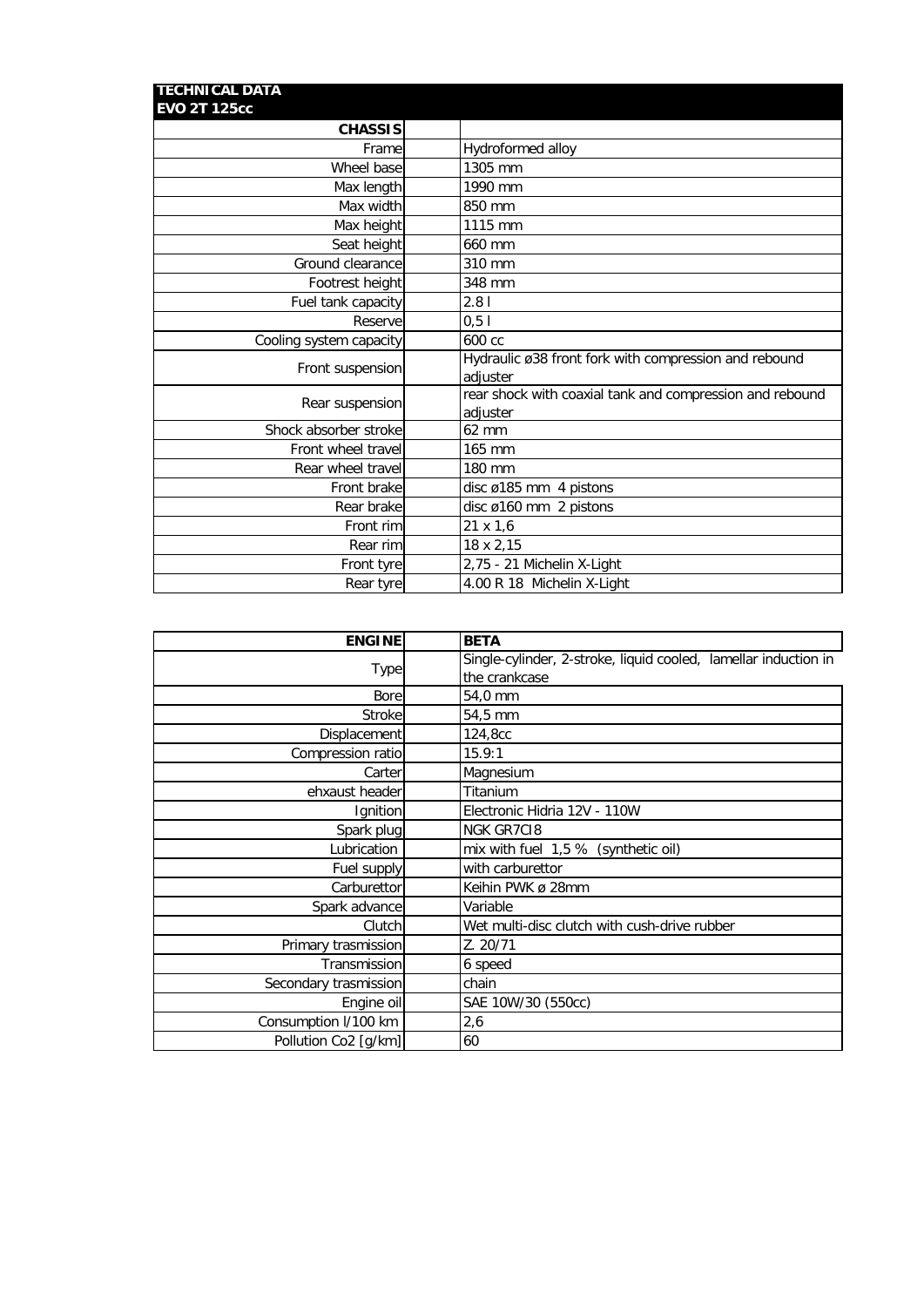| <b>TECHNICAL DATA</b><br><b>EVO 2T 250cc</b> |                                                                      |
|----------------------------------------------|----------------------------------------------------------------------|
| <b>CHASSIS</b>                               |                                                                      |
| Frame                                        | Hydroformed alloy                                                    |
| Wheel base                                   | 1305 mm                                                              |
| Max length                                   | 1990 mm                                                              |
| Max width                                    | 850 mm                                                               |
| Max height                                   | 1115 mm                                                              |
| Seat height                                  | 660 mm                                                               |
| Ground clearance                             | 310 mm                                                               |
| Footrest height                              | 348 mm                                                               |
| Fuel tank capacity                           | 2.81                                                                 |
| Reserve                                      | 0, 51                                                                |
| Cooling system capacity                      | 600 cc                                                               |
| Front suspension                             | Hydraulic ø38 front fork with compression and rebound<br>adjuster    |
| Rear suspension                              | rear shock with coaxial tank and compression and rebound<br>adjuster |
| Shock absorber stroke                        | 62 mm                                                                |
| Front wheel travel                           | 165 mm                                                               |
| Rear wheel travel                            | 180 mm                                                               |
| Front brake                                  | disc ø185 mm 4 pistons                                               |
| Rear brake                                   | disc ø160 mm 2 pistons                                               |
| Front rim                                    | 21 x 1,6                                                             |
| Rear rim                                     | 18 x 2,15                                                            |
| Front tyre                                   | 2,75 - 21 Michelin X-Light                                           |
| Rear tyre                                    | 4.00 R 18 Michelin X-Light                                           |

| <b>ENGINE</b>         | <b>BETA</b>                                                     |
|-----------------------|-----------------------------------------------------------------|
| Type                  | Single-cylinder, 2-stroke, liquid cooled, lamellar induction in |
|                       | the crankcase                                                   |
| <b>Bore</b>           | 72,5 mm                                                         |
| <b>Stroke</b>         | 60,5 mm                                                         |
| Displacement          | 249,7cc                                                         |
| Compression ratio     | 9.00:1                                                          |
| Carter                | Magnesium                                                       |
| ehxaust header        | Titanium                                                        |
| Ignition              | Electronic Hidria 12V - 110W                                    |
| Spark plug            | <b>NGK GR7C18</b>                                               |
| Lubrication           | mix with fuel 1,5 % (synthetic oil)                             |
| fuel supply           | with carburettor                                                |
| Carburettor           | Keihin PWK ø 28mm                                               |
| Spark advance         | Variable                                                        |
| Clutch                | Wet multi-disc clutch with cush-drive rubber                    |
| Primary trasmission   | Z. 22/69                                                        |
| Transmission          | 6 speed                                                         |
| Secondary trasmission | chain                                                           |
| Engine oil            | SAE 10W/30 (550cc)                                              |
| Consumption I/100 km  | 2,9                                                             |
| Pollution Co2 [g/km]  | 68                                                              |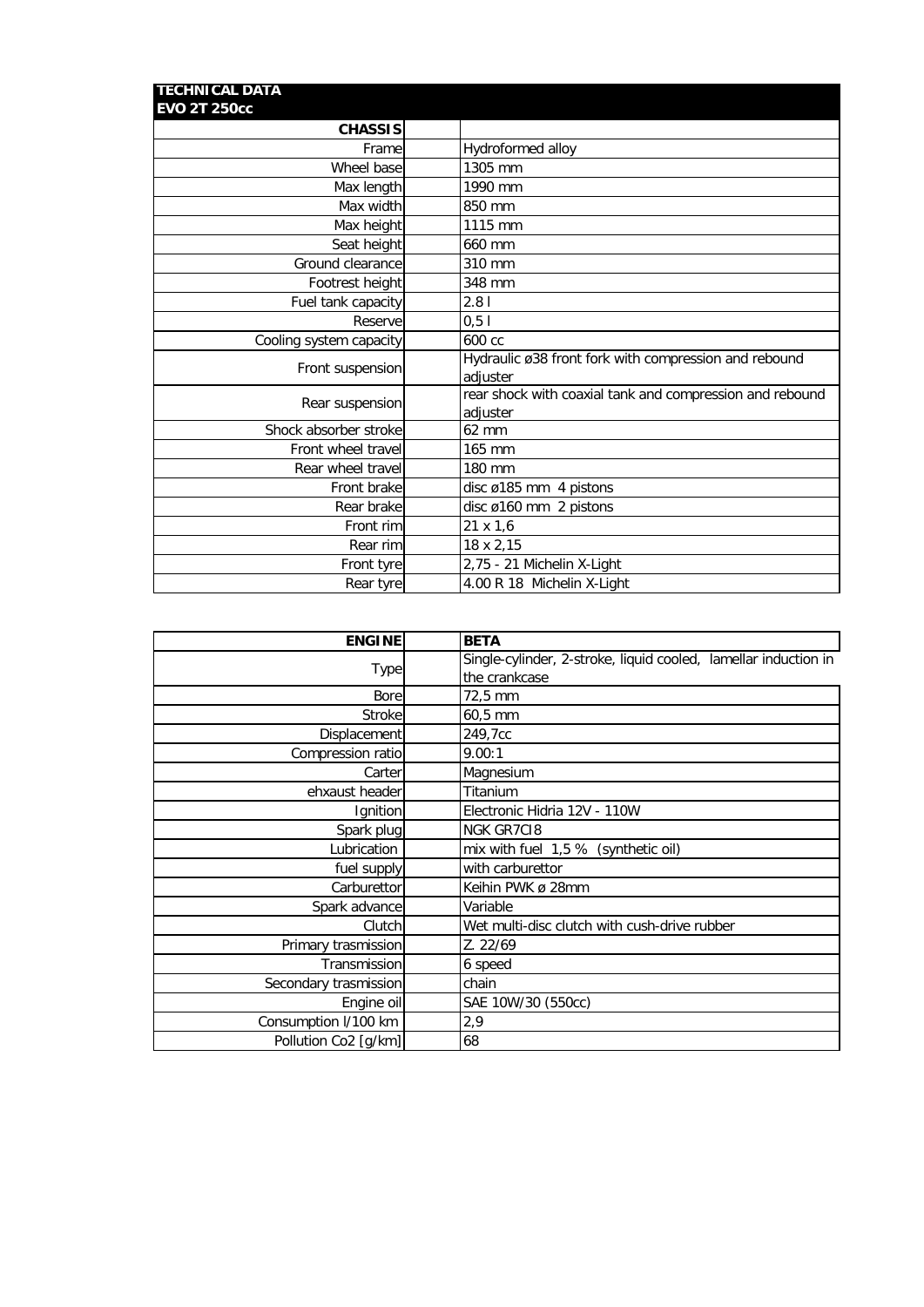| <b>TECHNICAL DATA</b><br><b>EVO 2T 300cc</b> |                                                                      |
|----------------------------------------------|----------------------------------------------------------------------|
| <b>CHASSIS</b>                               |                                                                      |
| Frame                                        | Hydroformed alloy                                                    |
| Wheel base                                   | 1305 mm                                                              |
| Max length                                   | 1990 mm                                                              |
| Max width                                    | 850 mm                                                               |
| Max height                                   | 1115 mm                                                              |
| Seat height                                  | 660 mm                                                               |
| Ground clearance                             | 310 mm                                                               |
| Footrest height                              | 348 mm                                                               |
| Fuel tank capacity                           | 2.81                                                                 |
| Reserve                                      | 0, 51                                                                |
| Cooling system capacity                      | 600 cc                                                               |
| Front suspension                             | Hydraulic ø38 front fork with compression and rebound<br>adjuster    |
| Rear suspension                              | rear shock with coaxial tank and compression and rebound<br>adjuster |
| Shock absorber stroke                        | 62 mm                                                                |
| Front wheel travel                           | 165 mm                                                               |
| Rear wheel travel                            | 180 mm                                                               |
| Front brake                                  | disc ø185 mm 4 pistons                                               |
| Rear brake                                   | disc ø160 mm 2 pistons                                               |
| Front rim                                    | 21 x 1,6                                                             |
| Rear rim                                     | 18 x 2,15                                                            |
| Front tyre                                   | 2,75 - 21 Michelin X-Light                                           |
| Rear tyre                                    | 4.00 R 18 Michelin X-Light                                           |

| <b>ENGINE</b>         | <b>BETA</b>                                                     |
|-----------------------|-----------------------------------------------------------------|
| Type                  | Single-cylinder, 2-stroke, liquid cooled, lamellar induction in |
|                       | the crankcase                                                   |
| <b>Bore</b>           | 79,0 mm                                                         |
| <b>Stroke</b>         | 60,5 mm                                                         |
| Displacement          | 296,5cc                                                         |
| Compression ratio     | 10, 5:1                                                         |
| Carter                | Magnesium                                                       |
| ehxaust header        | Titanium                                                        |
| Ignition              | Electronic Hidria 12V - 110W                                    |
| Spark plug            | <b>NGK GR7C18</b>                                               |
| Lubrication           | mix with fuel 1,5 % (synthetic oil)                             |
| Fuel supply           | with carburettor                                                |
| Carburettor           | Keihin PWK ø 28mm                                               |
| Spark advance         | Variable                                                        |
| Clutch                | Wet multi-disc clutch with cush-drive rubber                    |
| Primary trasmission   | Z. 22/69                                                        |
| Transmission          | 6 speed                                                         |
| Secondary trasmission | chain                                                           |
| Engine oil            | SAE 10W/30 (550cc)                                              |
| Consumption I/100 km  | 2,8                                                             |
| Pollution Co2 [g/km]  | 66                                                              |